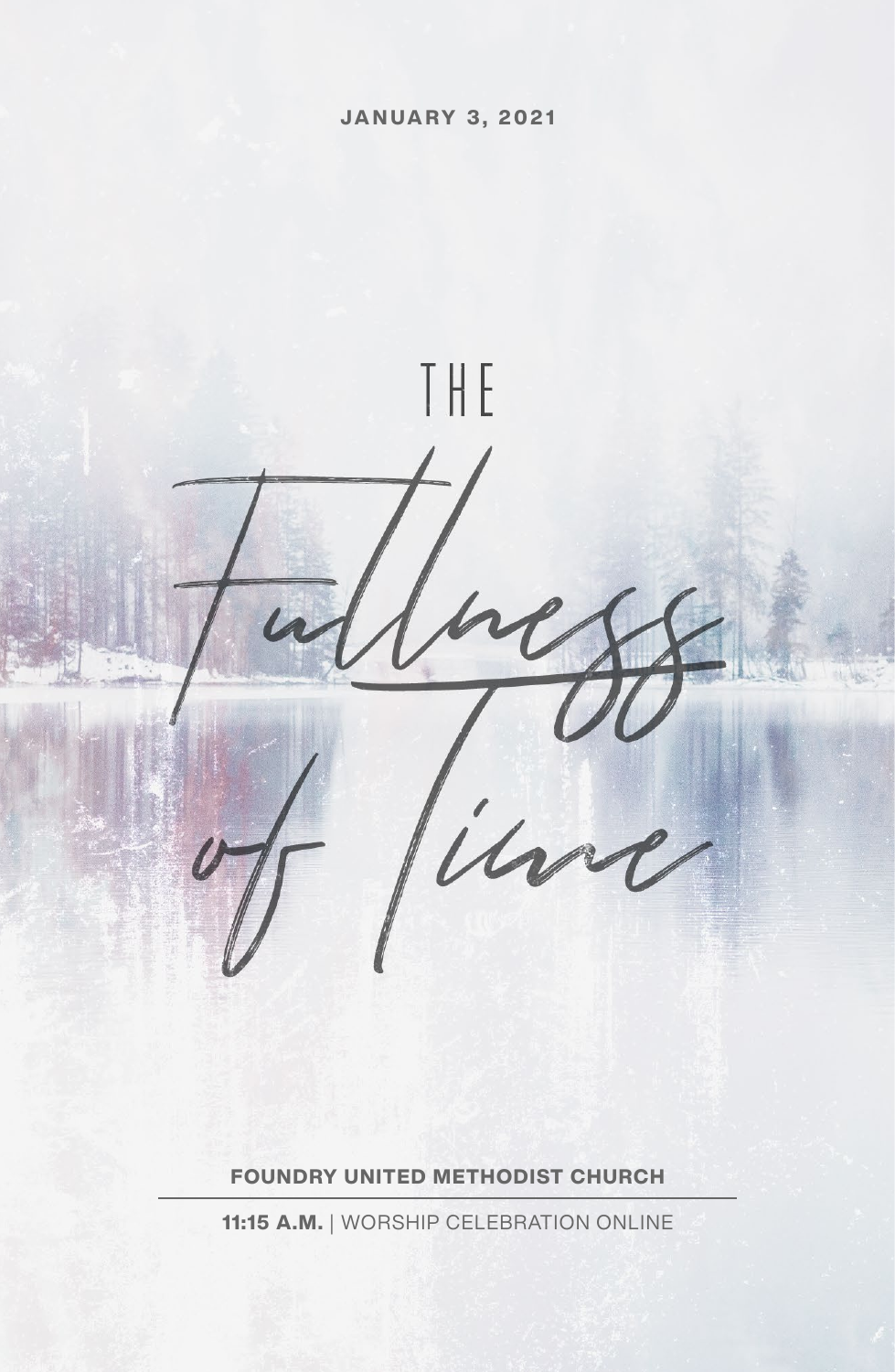

Foundry Church has been serving downtown Washington and the wider world since 1814. Foundry is a Reconciling Congregation, affirming the call of the gospel of Jesus Christ to be in ministry with all people of all races, gender identities, sexualities, ages, immigration status, and physical conditions. We are all on a spiritual journey and we want you to feel welcome here. Please visit www. foundryumc.org for more information about our congregation, submit prayer requests, and let us know you've been with us in worship today.

### **REFERENCES TO GOD**

References to God in traditional prayers and hymns may sometimes be genderspecific. As we pray and sing together, you are invited to substitute terms that reflect your understanding of the full inclusiveness of the spirit of God. You are also invited to sing hymns and speak parts of the services, such as the Lord's Prayer, in your native tongue.

#### **CARE AND PRAYER**

Please fill out the Virtual Prayer request cards at [https://www.foundryumc.org/](https://www.foundryumc.org/prayer) [prayer](https://www.foundryumc.org/prayer). Our Clergy and prayer team will follow up with you.

### **INVITATIONS TO ONLINE PARTICIPATION**

As we worship together virtually today, we invite you to gather the following items:

- A candle and, if needed, a way to light it.
- A bowl or vessel of water.
- Your preferred Bible or Bible app.
- Your favorite food, snack, or beverage.

# **The Fullness of Time**

In this holy season of Advent, Scripture calls our attention to time and place, the earthly details of a heavenly moment. We begin singing of the "long-expected Jesus" and end with joy that "the Lord has come!" We mark the in-between time with particular attention, trained by tradition and scripture to stay alert and awake, watching for the arrival of the Christ who is coming into the world. We light candles, sing carols, give alms and pray for peace and hope to be manifest in our bruised world. Join us for this annual journey as we move through the days of waiting and watching, singing and praying our way into the fullness of time—the time when we receive again the hope of all the earth, the desire of every nation, the joy of every longing heart.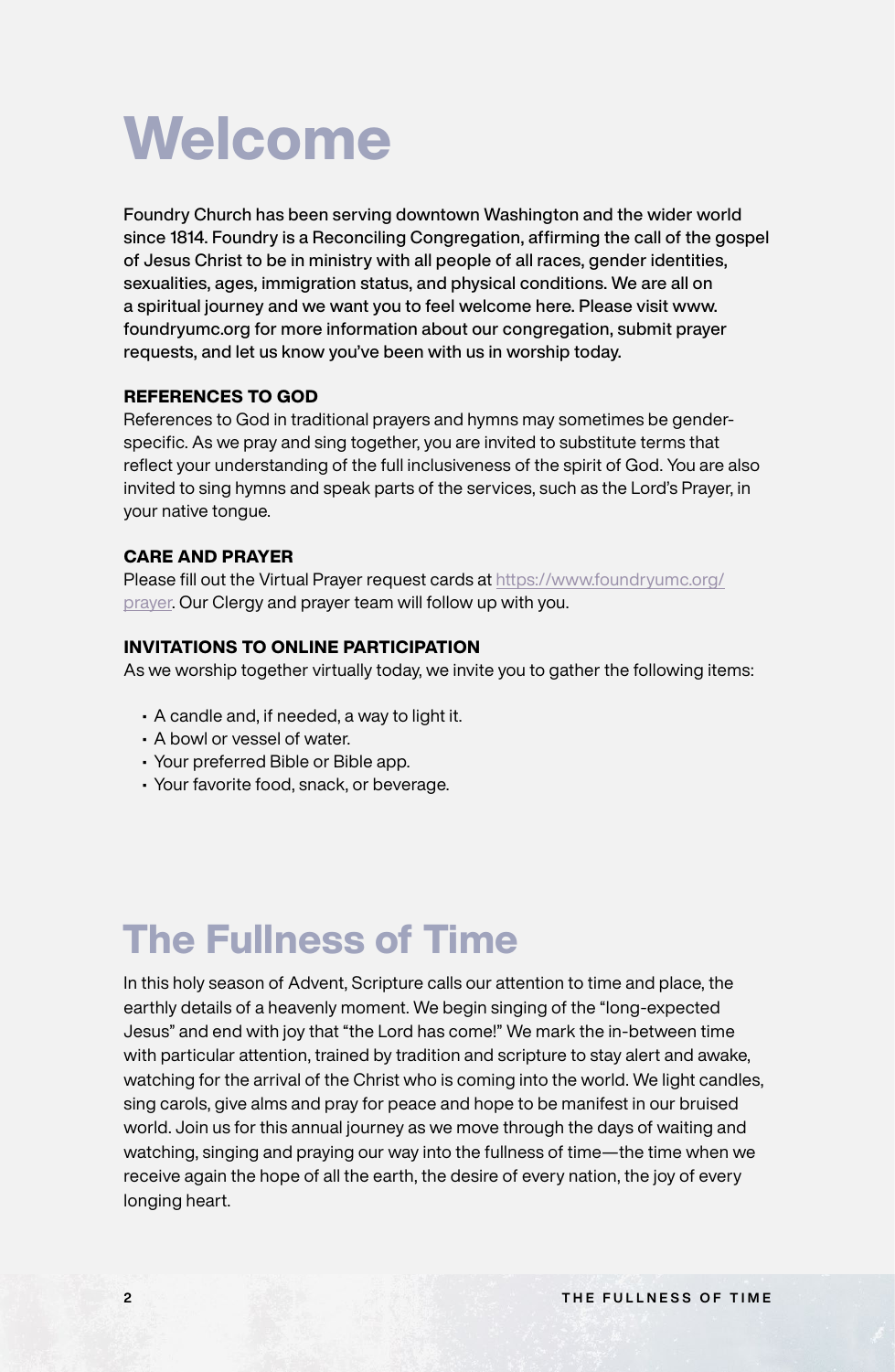## **11:15 A.M. | WORSHIP CELEBRATION**

# <span id="page-2-0"></span>**Invitations to Participation and Welcome** Ginger E. Gaines-Cirelli **Children's Message** Ginger E. Gaines-Cirelli **Welcome Ginger E. Gaines-Cirelli Lighting Our Candles Hymn** UMH #188 *Paris Antiphoner, harm. David Evans* [CHRIST IS THE WORLD'S LIGHT](#page-5-0) **Call to Prayer** UMH #173 *Charles Wesley, harm. William Havergal* [CHRIST, WHOSE GLORY FILLS THE SKIES](#page-6-0) Verses 1 & 3 **Prelude** *arr. T. Keleher* COVENTRY CAROL *Monumental Brass Quintet*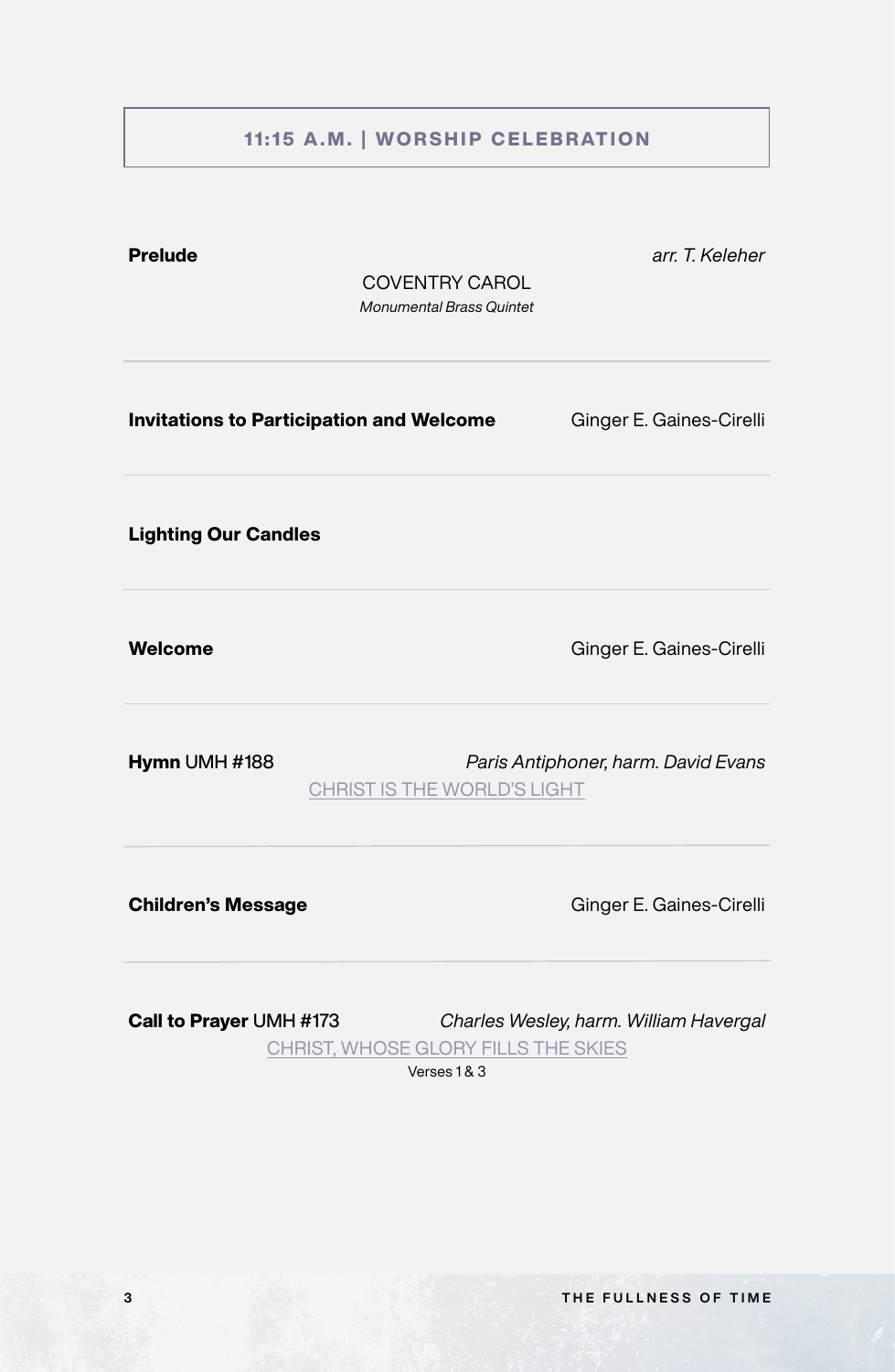| <b>Pastoral Prayer</b>        |                                                               | <b>Ben Roberts</b>                  |
|-------------------------------|---------------------------------------------------------------|-------------------------------------|
| <b>Scripture Reading</b>      | MATTHEW 2:1-12                                                | <b>John Darnell</b>                 |
| <b>Anthem</b>                 | O MY SPIRIT, FROM L'ENFANCE DU CHRIST<br><b>Chancel Choir</b> | <b>Hector Berlioz</b>               |
| <b>Sermon</b>                 | <b>LOOKING AHEAD</b>                                          | <b>Kelly Grimes</b>                 |
| <b>Offertory</b>              |                                                               | <b>Ben Roberts</b>                  |
| <b>Music at the Offertory</b> | JESUS, O WHAT A WONDERFUL CHILD<br>Jubalate                   | <b>Traditional African American</b> |
|                               |                                                               |                                     |

**Love Feast** Will Green & K.C. Van Atta-Casebier We invite you to participate in our love feast by having your favorite food, snack, or beverage with you during our Love Feast.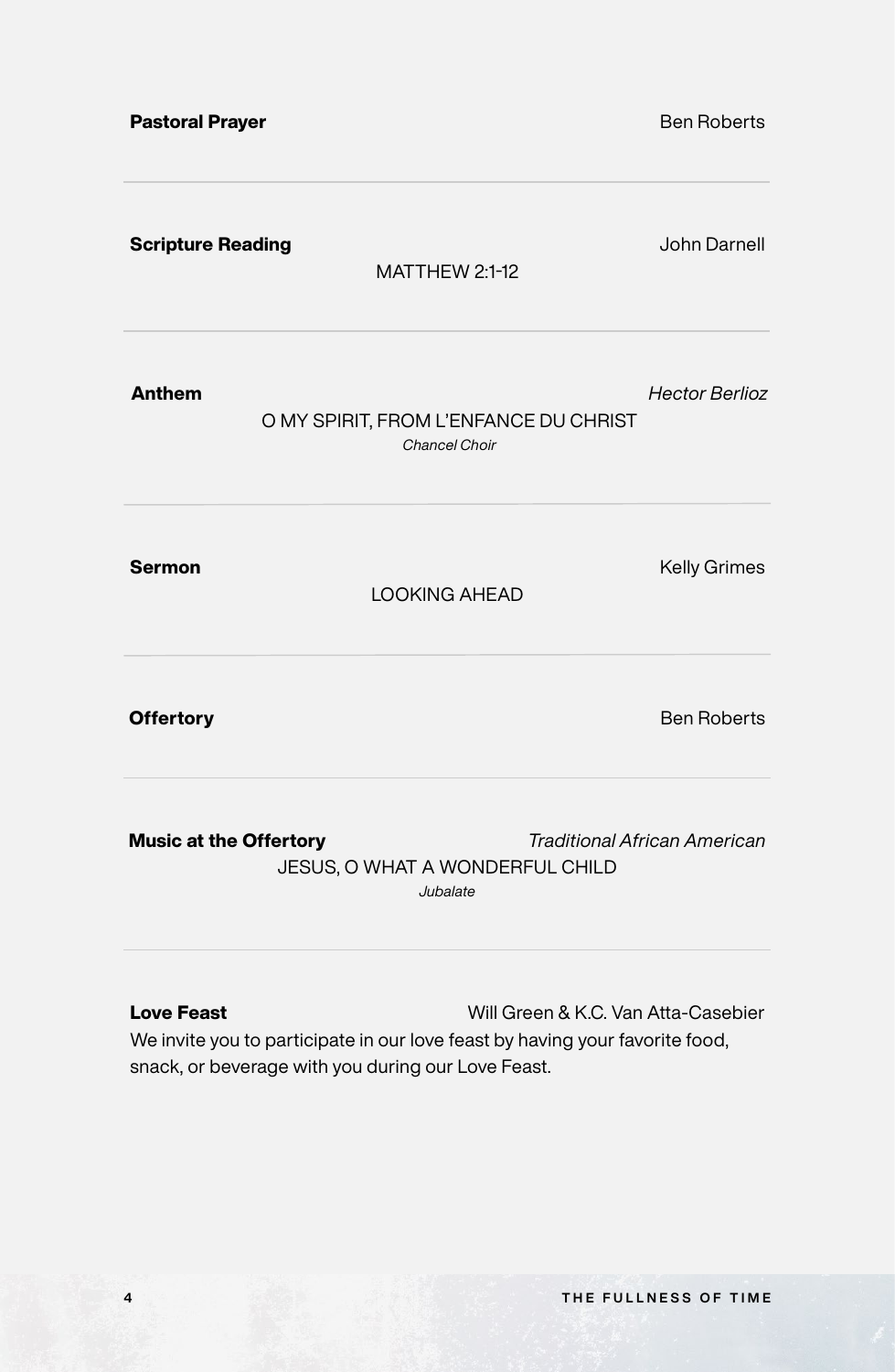<span id="page-4-0"></span>**Hymn** UMH #254 *John H. Hopkins, Jr.*

[WE THREE KINGS](#page-7-0)

**Benediction Benediction Contract Contract Contract Contract Contract Contract Contract Contract Contract Contract Contract Contract Contract Contract Contract Contract Contract Contract Contract Contract Contract Cont** 

**Postlude** *arr. Errol Weiss Schlabach*

THE FIRST NOEL *Monumental Brass Quintet*

**All music featured on our livestream links is used by permission with CCLI License #2668115. All previously recorded video filmed in the sanctuary was done prior to March 16, 2020.**

### **Join us for "Coffee Hour"**

Meet us on Zoom at 12:30 for a virtual coffee hour! Connect with a small group of Foundry folks in a breakout room for fellowship and conversation and don't forget to bring your own coffee or tea! Join [here](https://us02web.zoom.us/j/81908084034?pwd=bDZtenpkRW83YTh6YWF5bnRoOWtpQT09) using your smartphone camera or webcam. "See" you there!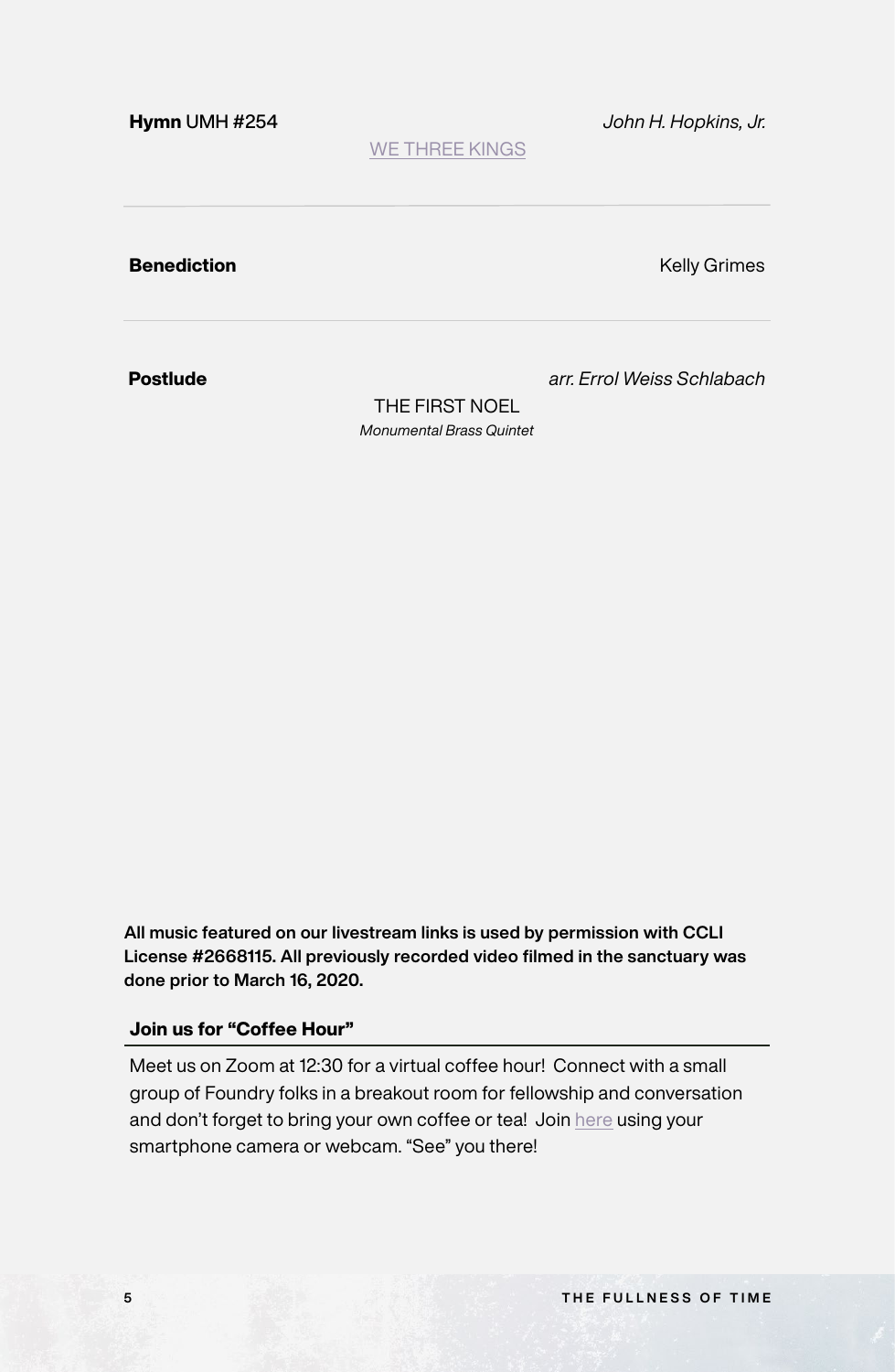<span id="page-5-0"></span>THE GRACE OF JESUS CHRIST



Words @ 1969 Hope Publishing Co.; harm. by permission of Oxford University Press

[Back](#page-2-0) »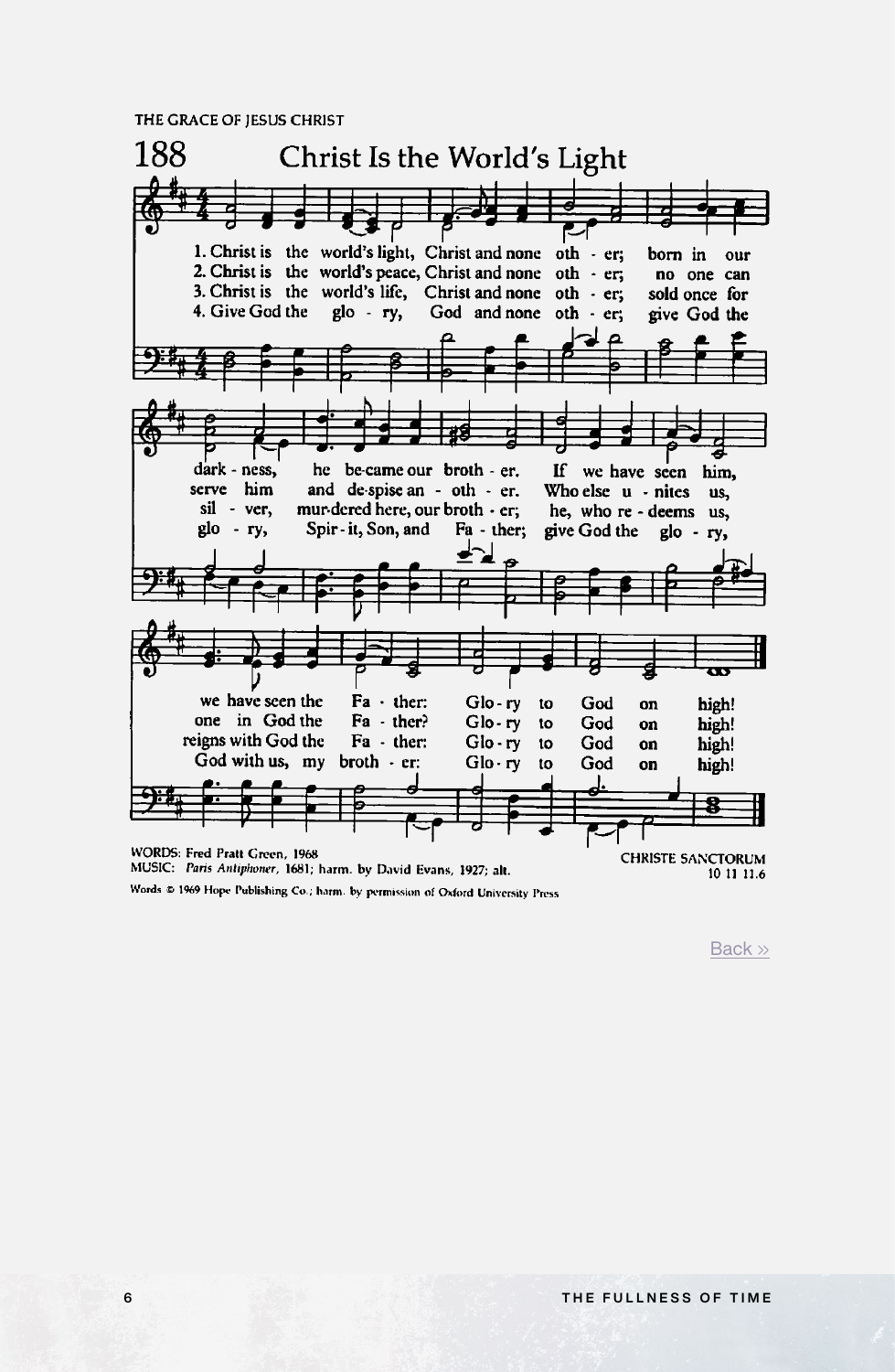<span id="page-6-0"></span>

[Back](#page-2-0) »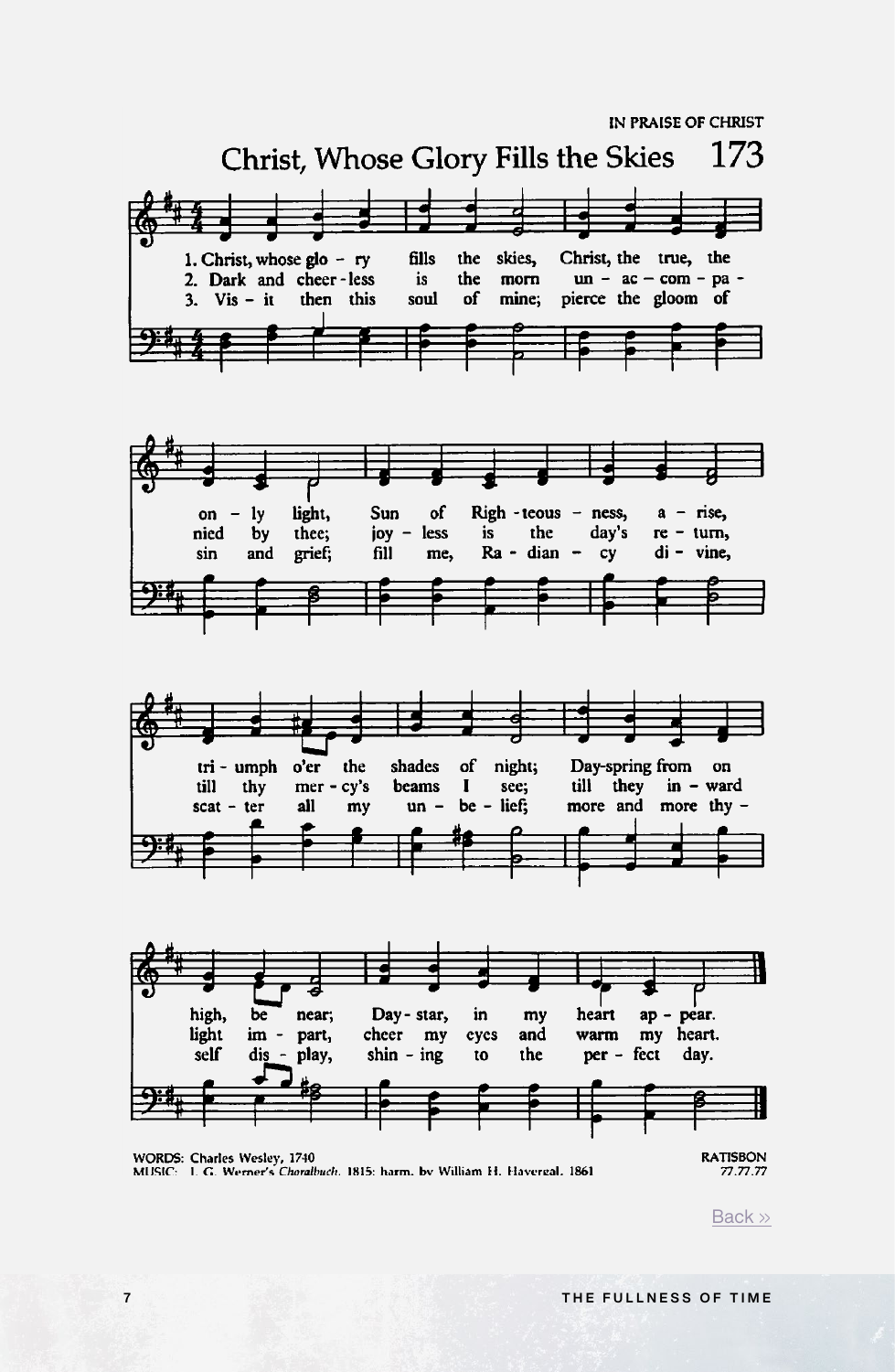<span id="page-7-0"></span>

WORDS: John H. Hopkins, Jr., 1857 (Mt. 2:1-12)<br>MUSIC: John H. Hopkins, Jr., 1857

**KINGS OF ORIENT** 88.446 with Refrain

[Next](#page-8-0) »